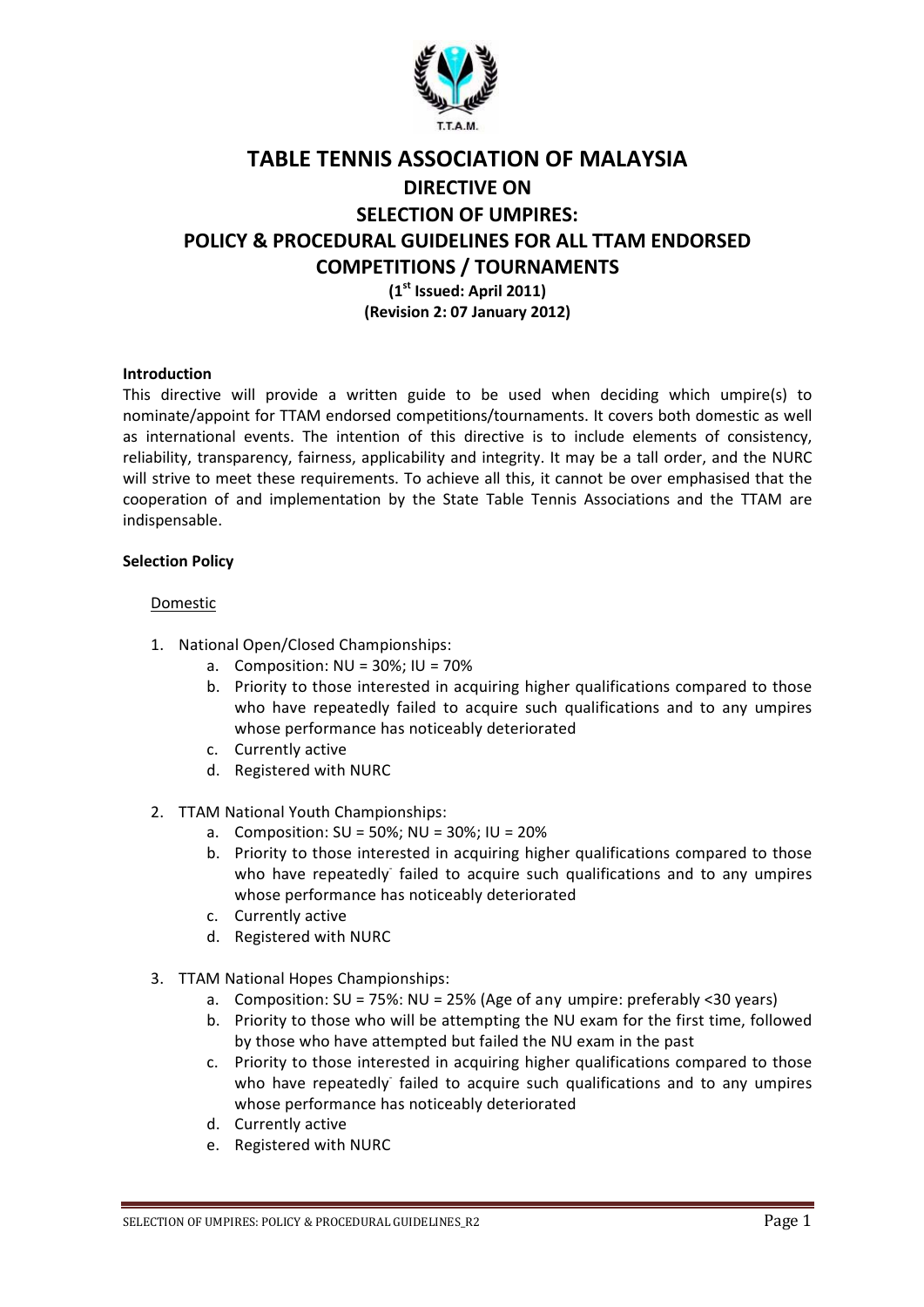- a. Composition:  $IU = 100%$  (if possible, failing which the additional requirements made up of NUs only)
- b. Priority to those interested in acquiring higher qualifications compared to those who have repeatedly failed to acquire such qualifications and to any umpires whose performance has noticeably deteriorated
- c. For events at which Blue Badge evaluations are to be carried out, due consideration will be given to the requirements of those working towards achieving Blue Badge status and to Blue Badge holders needing to complete a recertification process
- d. Currently active
- e. Registered with NURC

## International Championships Overseas

- a. Composition: IU = 100%
- b. Priority to those interested in acquiring higher qualifications compared to those who have repeatedly failed to acquire such qualifications and to any umpires whose performance has noticeably deteriorated
- c. For major competitions such as World and Continental Championships and Pro-Tour tournaments, and competitions where the cost of travel is paid for, preference will be given to experienced IUs; newly qualified IUs will be considered for such events where they can be accompanied by an experienced IU.
- d. For events at which Blue Badge evaluations are to be carried out, due consideration will be given to the requirements of those working towards achieving Blue Badge status and to Blue Badge holders needing to complete a recertification process
- e. Currently active
- f. Registered with NURC

Subject to the above conditions, the selectors will always try to ensure that umpires each have a fair and equitable allocation of events

## Procedural Guidelines

- 1. National Events:
	- a) The Organising authority shall make the appointments whilst adhering to the policies enumerated above. In cases of doubt, these are to be referred to the NURC whose decision shall be final.
- 2. International Events:
	- a) All invitations for umpires received by TTAM are to be forwarded to the Chairman, NURC who will then prepare a document inviting umpires to apply for the offered position(s). The Chairman will then forward this document to the TTAM which will post the document on the TTAM website. All umpires who meet the requirements may apply.
	- b) The applications will be submitted to the NURC with copies to the TTAM and the respective State TTAs. After the closing date, the NURC Selection Committee will short-list the applicants and forward its recommendations to the Chairman for